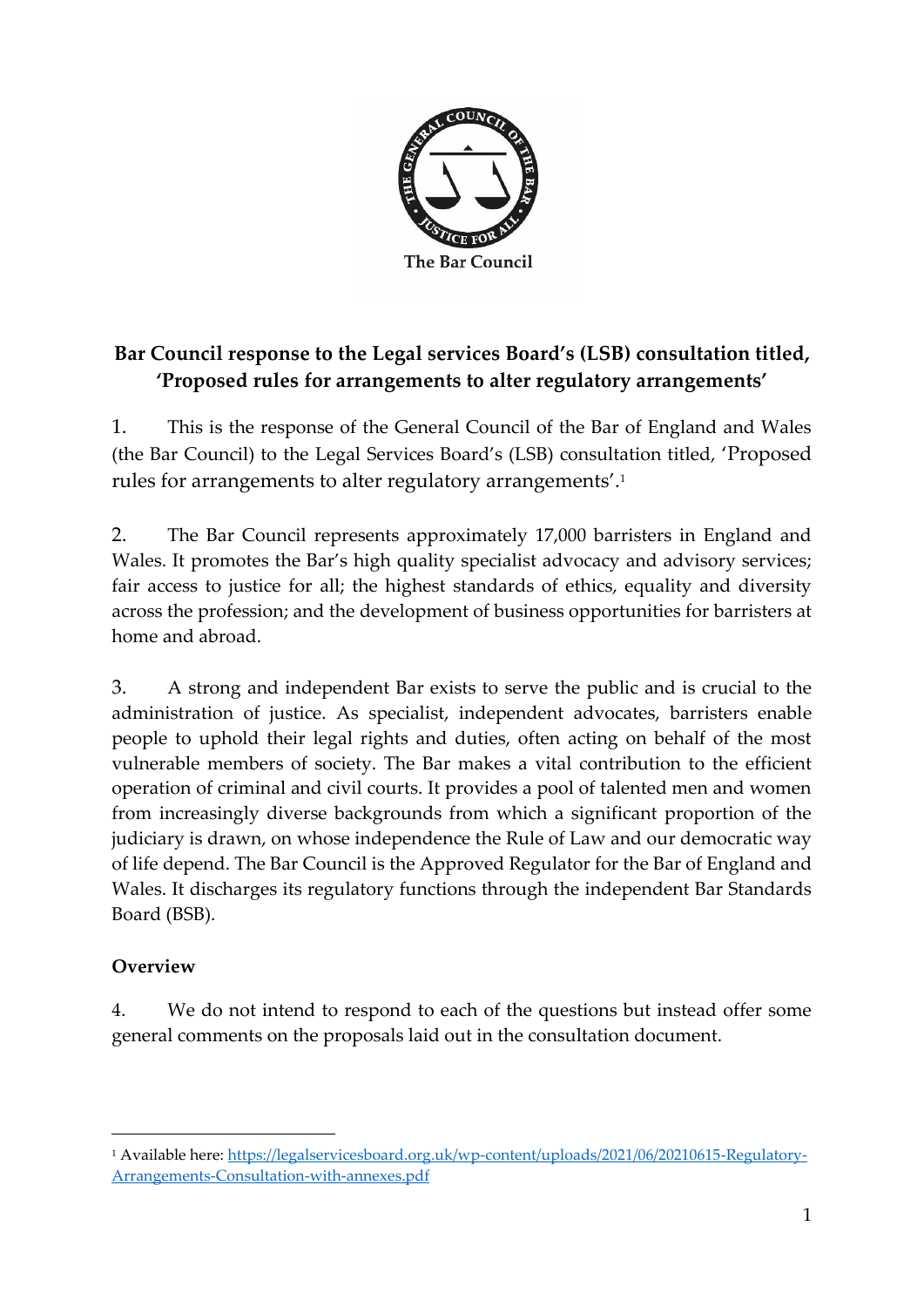5. We support the principle that the LSB ought to have sufficient information to enable them to assess applications for regulatory arrangement rule change applications as well as exemption applications. A clearly laid out process will assist Approved Regulators and regulators to make both types of application as well as enabling the LSB to assess them within the statutory timeframe whilst minimising the need to revert to applicants with requests for further information.

6. We have no objection to the requirement for applicants to consider the impact of their proposals on the regulatory objectives and better regulation principles.

7. We support the inclusion of consultation with regulated persons into the process at draft rule 11. This will give the Bar the opportunity to highlight the potential impact of the proposed regulatory change on their practices and clients as well as any points that have not be considered. We agree with the point made in the draft guidance that where the rule change will result in a more significant change, a more detailed assessment of the impact of it on various categories of stakeholder will be required. This is proportionate and helps mitigate against any unintended consequences. We note that it is possible for the impact assessment not to be carried out where the applicant gives an explanation of why this is "reasonable and proportionate". It would be useful to have the circumstances under which an exemption to this requirement would be permitted by the LSB expressly set out or that it be phrased as only where the applicant gives an explanation of why "the circumstances are exceptional and so that exemption is reasonable and proportionate". We would hope that reliance on this exemption would only happen infrequently.

8. We welcome the integration of diversity and inclusion impact assessments into the application process at draft rule 12. This is clearly consistent with the regulatory objectives and is aligned with the Bar Council's strategy in this area.

9. The scope of regulatory changes that will fall within the exemption application process seems reasonable. Their engagement when a proposed amendment will impose a regulatory obligation on any of the regulated community seems sensible and ensures Approved Regulators and regulators can make minor amendments to the regulatory arrangements without incurring disproportionate administration.

10. The LSB recognises that the more detailed rules will increase the regulatory burden on Approved Regulators but believe the benefits outweigh the negatives, because they think it will, "lead to greater focus on the regulatory objectives, provide clarity, and will reduce regulatory burden in relation to minor, low risk alterations and support a more diverse and inclusive legal profession, which is in the public